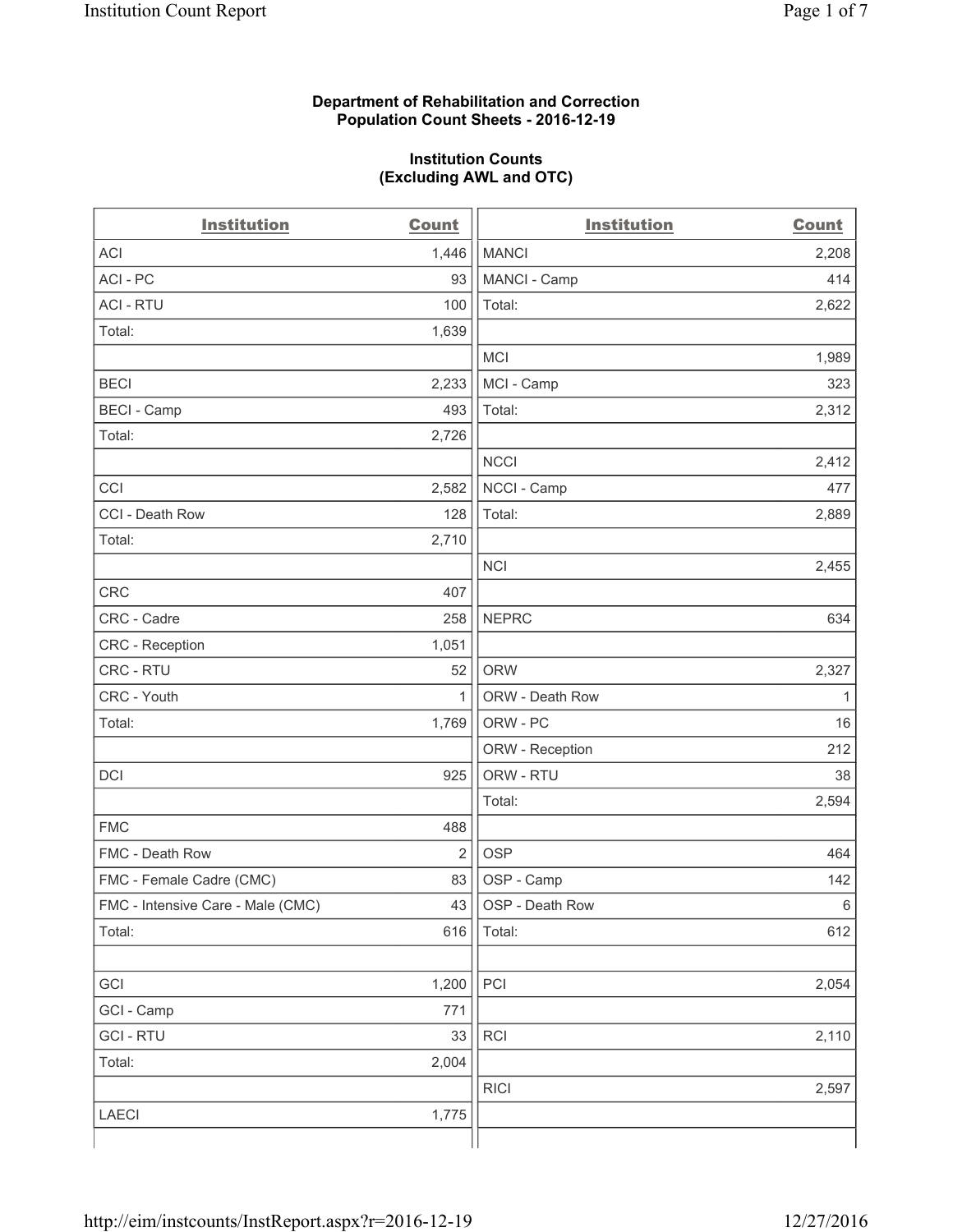|                          |       | SCI            |                          | 2,044  |
|--------------------------|-------|----------------|--------------------------|--------|
| LECI                     | 2,106 |                |                          |        |
| LECI - Camp              | 193   | <b>SOCF</b>    |                          | 1,196  |
| Total:                   | 2,299 | SOCF - RTU     |                          | 57     |
|                          |       | Total:         |                          | 1,253  |
| LOCI                     | 2,268 |                |                          |        |
|                          |       | <b>TCI</b>     |                          | 1,076  |
| LORCI                    | 280   | TCI - Camp     |                          | 450    |
| LORCI - Cadre            | 161   | Total:         |                          | 1,526  |
| <b>LORCI - Reception</b> | 1,107 |                |                          |        |
| Total:                   | 1,548 | <b>TOCI</b>    |                          | 1,045  |
|                          |       | TOCI - PC      |                          | 100    |
| <b>MACI</b>              | 1,042 | Total:         |                          | 1,145  |
| MACI - Minimum           | 1,279 |                |                          |        |
| Total:                   | 2,321 | <b>WCI</b>     |                          | 1,138  |
|                          |       | <b>WCI-RTU</b> |                          | 82     |
|                          |       | Total:         |                          | 1,220  |
|                          |       |                |                          |        |
|                          |       |                | <b>Total Population:</b> | 50,667 |

\* The Total Population includes 30 Offenders with Reason Codes 30 & 31. \*\* The Total Population includes 40 Offenders with Reason Code 0A.

# **Male Population by Security Level (Include AWL and Exclude OTC)**

| <b>Security Level</b>  |                   | <b>Body</b> | <b>AWL</b>     | $(-OTC)$ | <b>Total</b> |
|------------------------|-------------------|-------------|----------------|----------|--------------|
| Total Level 5          |                   | 99          | 2              | 2        | 99           |
| Total Level 4          |                   | 1,957       | 37             | 30       | 1,964        |
| Total Level 3          |                   | 11,924      | 165            | 129      | 11,960       |
| Total Level 2          |                   | 16.409      | 257            | 172      | 16,494       |
| Total Level 1          |                   | 15,808      | 178            | 97       | 15,889       |
| <b>Total Death Row</b> |                   | 137         | $\overline{2}$ |          | 138          |
|                        | <b>Total Male</b> | 46,334      | 641            | 431      | 46,544       |

### **Female Population by Institution (Include AWL and Exclude OTC)**

| <b>Institution</b>       | <b>Body</b> | <b>AWL</b> | $(-OTC)$ | <b>Total</b> |
|--------------------------|-------------|------------|----------|--------------|
| <b>DCI</b>               | 925         | 9          |          | 927          |
| <b>FMC</b>               | 20          |            | 0        | 21           |
| FMC - Female Cadre (CMC) | 83          |            | 0        | 84           |
| <b>NEPRC</b>             | 634         | 18         | 10       | 642          |
| <b>ORW</b>               | 2,327       | 52         | 24       | 2,355        |
|                          |             |            |          |              |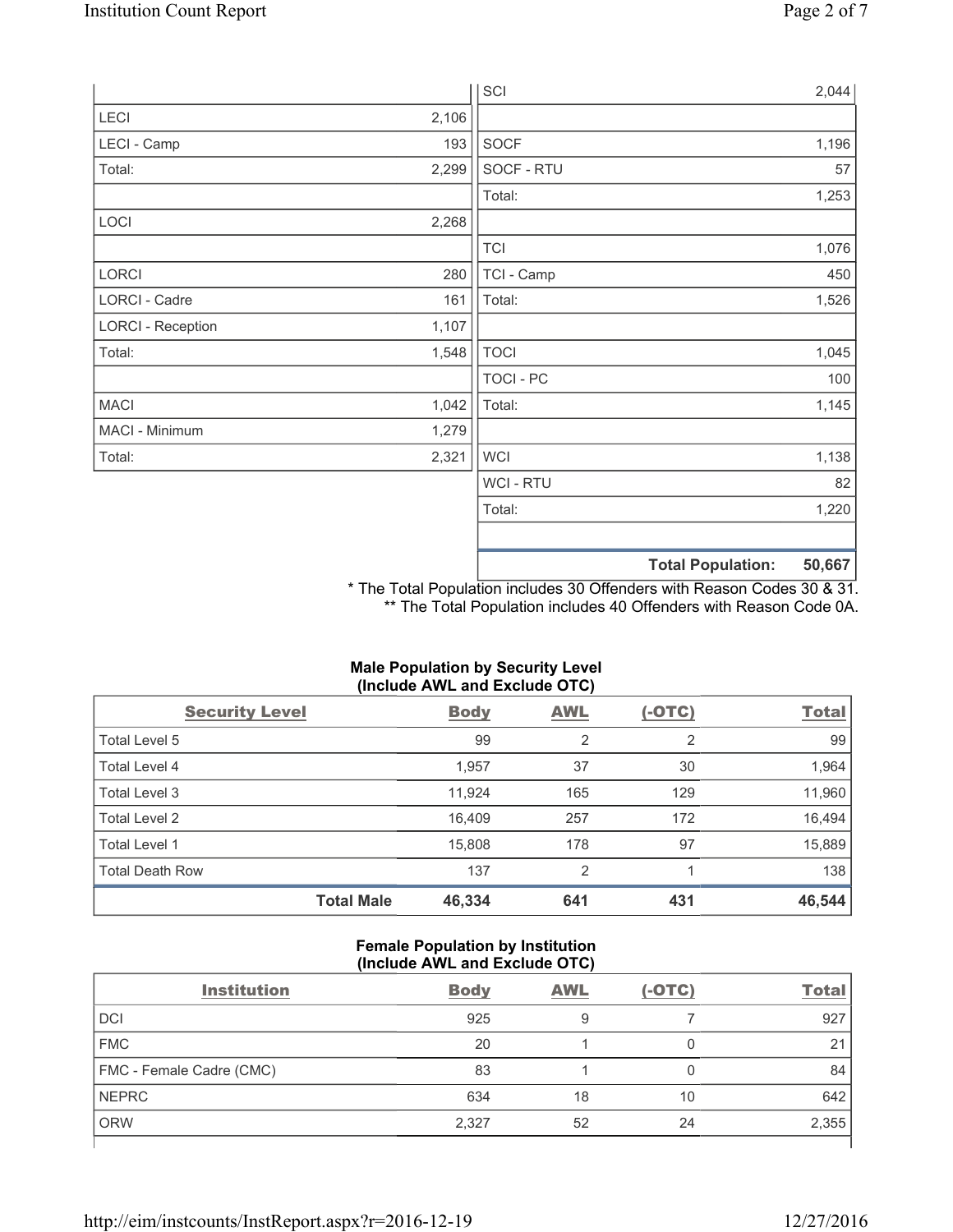| <b>ORW - Death Row</b> |                          |        | 0   |     |        |
|------------------------|--------------------------|--------|-----|-----|--------|
| ORW - PC               |                          | 16     | 0   |     | 16     |
| ORW - Reception        |                          | 212    | 0   |     | 212    |
| ORW - RTU              |                          | 38     |     |     | 38     |
|                        | <b>Total Female</b>      | 4,256  | 81  | 41  | 4,296  |
|                        |                          |        |     |     |        |
|                        | <b>Total Population:</b> | 50,590 | 722 | 472 | 50,840 |

#### **Male Population by Institution: Security Level 5 (Include AWL and Exclude OTC)**

|                   | <b>Institution</b>   | <b>Body</b> | <b>AWL</b> | $(-OTC)$ | <b>Total</b> |
|-------------------|----------------------|-------------|------------|----------|--------------|
| <b>OSP</b>        |                      | 96          |            |          | 96           |
| <b>SOCF</b>       |                      |             |            |          |              |
| <b>SOCF - RTU</b> |                      |             |            |          |              |
|                   | <b>Total Level 5</b> | 99          |            |          | 99           |

### **Male Population by Institution: Security Level 4 (Include AWL and Exclude OTC)**

| <b>Institution</b>       | <b>Body</b>    | <b>AWL</b>          | $(-OTC)$            | <b>Total</b>   |
|--------------------------|----------------|---------------------|---------------------|----------------|
| ACI                      | $\overline{2}$ | $\mathsf{O}\xspace$ | $\mathsf{O}\xspace$ | $\sqrt{2}$     |
| <b>BECI</b>              | 1              | $\mathsf{O}\xspace$ | $\mathsf 0$         | $\mathbf{1}$   |
| CCI                      | 5              | $\mathsf 0$         | $\mathbf 0$         | $\sqrt{5}$     |
| CRC                      | 12             | $\mathbf{1}$        | $\mathbf{1}$        | 12             |
| CRC - Reception          | $\sqrt{5}$     | 0                   | $\mathsf 0$         | $\sqrt{5}$     |
| LECI                     | 12             | $\mathsf{O}\xspace$ | $\mathbf 0$         | 12             |
| LORCI                    | $\overline{5}$ | $\overline{2}$      | $\sqrt{2}$          | $\,$ 5 $\,$    |
| <b>LORCI - Reception</b> | $\overline{2}$ | $\mathsf{O}\xspace$ | $\mathsf{O}\xspace$ | $\mathbf 2$    |
| <b>MACI</b>              | 25             | $\mathsf{O}\xspace$ | $\mathsf 0$         | 25             |
| <b>MANCI</b>             | 31             | $\overline{2}$      | $\overline{2}$      | 31             |
| NCCI                     | $\mathbf{1}$   | $\mathsf 0$         | $\mathsf{O}\xspace$ | 1              |
| <b>NCI</b>               | $\overline{2}$ | $\mathsf 0$         | $\mathbf 0$         | $\overline{2}$ |
| <b>OSP</b>               | 365            | $\,6\,$             | 5                   | 366            |
| RCI                      | 19             | $\mathsf{O}\xspace$ | $\mathsf 0$         | 19             |
| <b>RICI</b>              | $10$           | $\mathsf{O}\xspace$ | $\mathsf 0$         | $10$           |
| SCI                      | $\overline{2}$ | $\mathsf{O}\xspace$ | $\mathbf 0$         | $\overline{2}$ |
| SOCF                     | 1,182          | 18                  | 17                  | 1,183          |
| SOCF - RTU               | 50             | $\mathsf{O}\xspace$ | $\mathsf 0$         | 50             |
| <b>TCI</b>               | 1              | $\mathsf{O}\xspace$ | $\mathsf 0$         | 1              |
| <b>TOCI</b>              | 191            | $\,8\,$             | $\sqrt{3}$          | 196            |
| TOCI - PC                | 18             | 0                   | $\mathbf 0$         | $18\,$         |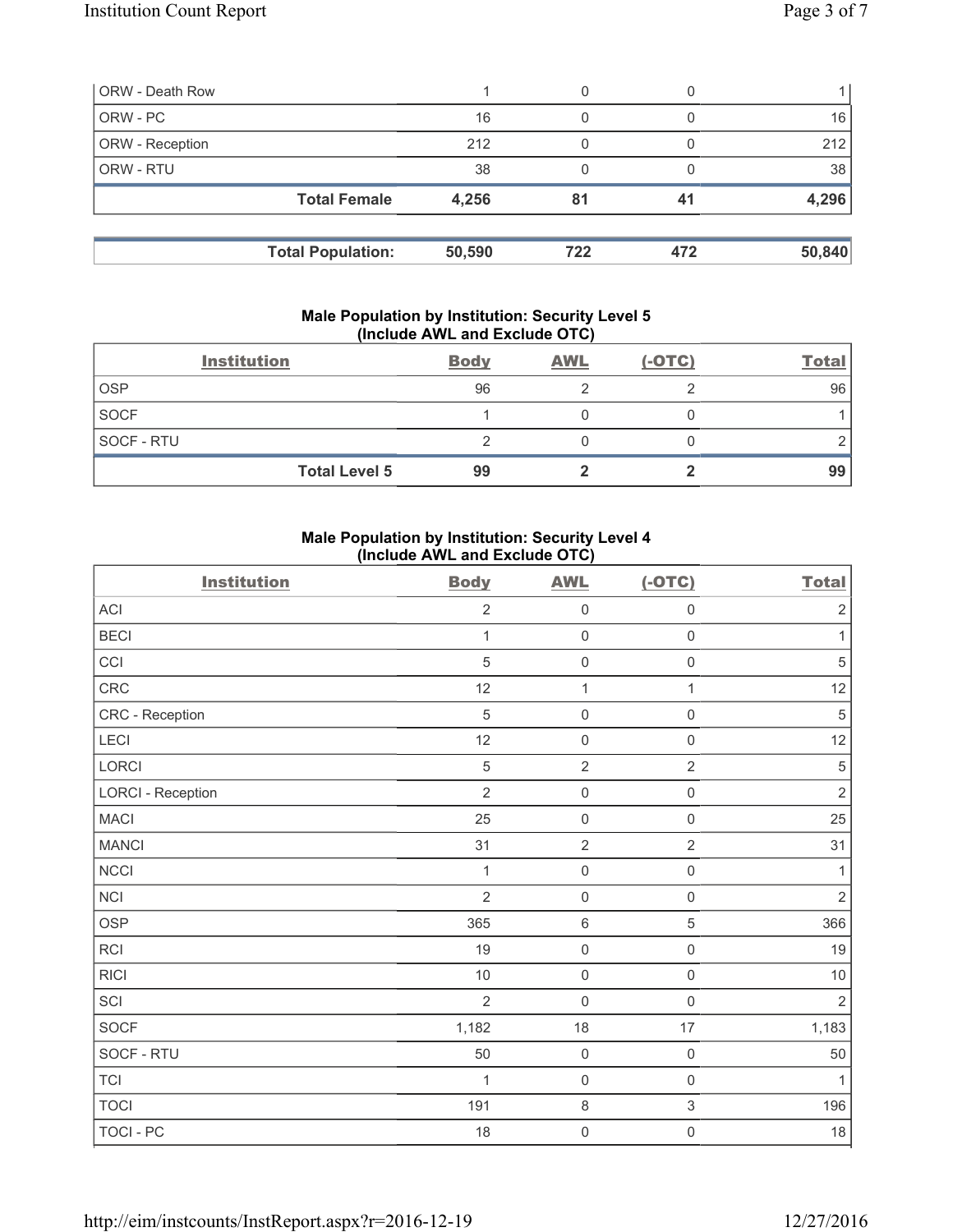| <b>WCI</b>           | 13    |    | $\sim$<br>13 |
|----------------------|-------|----|--------------|
| <b>WCI-RTU</b>       |       |    | ັ            |
| <b>Total Level 4</b> | 1,957 | 30 | 1,964        |

## **Male Population by Institution: Security Level 3 (Include AWL and Exclude OTC)**

| <b>Institution</b>                | <b>Body</b>               | <b>AWL</b>          | $(-OTC)$                  | <b>Total</b>              |
|-----------------------------------|---------------------------|---------------------|---------------------------|---------------------------|
| <b>ACI</b>                        | 24                        | $\mathsf 0$         | $\mathsf{O}\xspace$       | 24                        |
| <b>BECI</b>                       | $\overline{4}$            | $\mathsf 0$         | $\mathsf{O}\xspace$       | 4                         |
| CCI                               | $\overline{4}$            | $\mathsf 0$         | $\mathsf{O}\xspace$       | 4                         |
| CRC                               | 102                       | $\,6\,$             | $\ensuremath{\mathsf{3}}$ | 105                       |
| CRC - Cadre                       | 169                       | $\mathsf 0$         | $\mathsf{O}\xspace$       | 169                       |
| CRC - Reception                   | 740                       | 19                  | 14                        | 745                       |
| CRC - RTU                         | 52                        | $\mathsf{O}\xspace$ | $\mathsf{O}\xspace$       | 52                        |
| CRC - Youth                       | $\mathbf{1}$              | $\mathsf 0$         | $\mathsf{O}\xspace$       | $\mathbf{1}$              |
| <b>FMC</b>                        | $\overline{7}$            | $\mathsf{O}\xspace$ | $\mathsf{O}\xspace$       | $\overline{7}$            |
| FMC - Intensive Care - Male (CMC) | $\sqrt{2}$                | $\mathsf 0$         | $\mathsf{O}\xspace$       | $\sqrt{2}$                |
| LAECI                             | 5                         | $\mathsf 0$         | $\mathsf{O}\xspace$       | $\sqrt{5}$                |
| LECI                              | 1,980                     | $\boldsymbol{9}$    | 6                         | 1,983                     |
| LOCI                              | $\overline{4}$            | $\mathbf 0$         | $\mathsf 0$               | 4                         |
| LORCI                             | 96                        | 36                  | 29                        | 103                       |
| LORCI - Cadre                     | 98                        | $\mathsf{O}\xspace$ | $\mathsf{O}\xspace$       | 98                        |
| <b>LORCI - Reception</b>          | 716                       | $\,$ 3 $\,$         | $\overline{2}$            | 717                       |
| <b>MACI</b>                       | 961                       | 12                  | $10$                      | 963                       |
| <b>MANCI</b>                      | 2,115                     | 32                  | 28                        | 2,119                     |
| <b>NCCI</b>                       | $\ensuremath{\mathsf{3}}$ | $\mathbf{1}$        | $\mathbf{1}$              | $\ensuremath{\mathsf{3}}$ |
| <b>NCI</b>                        | 3                         | $\mathsf{O}\xspace$ | $\mathsf{O}\xspace$       | $\mathsf 3$               |
| PCI                               | 38                        | $\mathsf 0$         | $\mathsf{O}\xspace$       | 38                        |
| <b>RCI</b>                        | 1,831                     | 25                  | $17\,$                    | 1,839                     |
| <b>RICI</b>                       | $\,8\,$                   | $\mathsf{O}\xspace$ | $\mathsf{O}\xspace$       | $\,8\,$                   |
| SCI                               | $\boldsymbol{9}$          | $\mathbf{1}$        | 1                         | $\boldsymbol{9}$          |
| <b>SOCF</b>                       | 12                        | $\mathsf{O}\xspace$ | 0                         | 12                        |
| SOCF - RTU                        | 5                         | $\mathsf{O}\xspace$ | $\mathsf{O}\xspace$       | $\,$ 5 $\,$               |
| <b>TCI</b>                        | 995                       | $\boldsymbol{9}$    | $\overline{7}$            | 997                       |
| TCI - Camp                        | $\overline{2}$            | $\mathsf{O}\xspace$ | $\mathsf{O}\xspace$       | $\overline{2}$            |
| <b>TOCI</b>                       | 709                       | $\boldsymbol{7}$    | 6                         | 710                       |
| <b>TOCI - PC</b>                  | 82                        | $\mathsf 0$         | $\mathsf{O}\xspace$       | 82                        |
| <b>WCI</b>                        | 1,073                     | $\,$ 5 $\,$         | 5                         | 1,073                     |
| WCI - RTU                         | 74                        | $\mathsf{O}\xspace$ | $\mathsf{O}\xspace$       | 74                        |
| <b>Total Level 3</b>              | 11,924                    | 165                 | 129                       | 11,960                    |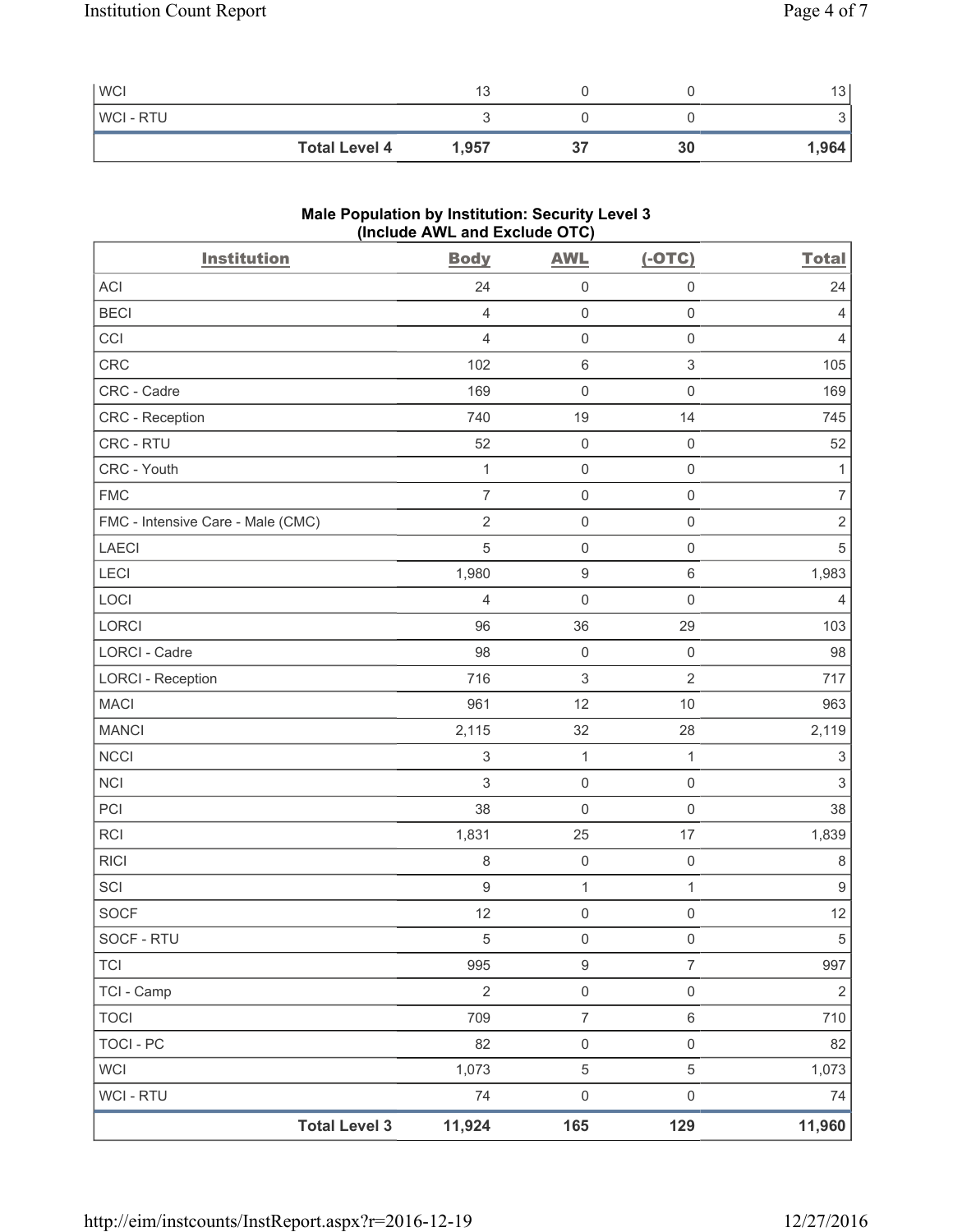| <b>Institution</b>                | $($ molduo AWE and Exolduo OTO $\prime$<br><b>Body</b> | <b>AWL</b>          | $(-OTC)$                  | <b>Total</b> |
|-----------------------------------|--------------------------------------------------------|---------------------|---------------------------|--------------|
| ACI                               | 738                                                    | 6                   | $\ensuremath{\mathsf{3}}$ | 741          |
| ACI - PC                          | 92                                                     | $\mathsf 0$         | $\mathsf 0$               | 92           |
| <b>ACI - RTU</b>                  | 67                                                     | $\mathbf 0$         | $\mathsf 0$               | 67           |
| <b>BECI</b>                       | 1,427                                                  | 21                  | 12                        | 1,436        |
| <b>BECI - Camp</b>                | 1                                                      | $\mathbf 0$         | $\mathbf 0$               | $\mathbf{1}$ |
| CCI                               | 1,833                                                  | 13                  | $\overline{7}$            | 1,839        |
| CRC                               | 136                                                    | $\mathsf{O}\xspace$ | $\mathsf{O}\xspace$       | 136          |
| CRC - Cadre                       | 89                                                     | $\mathsf{O}\xspace$ | $\mathsf{O}\xspace$       | 89           |
| CRC - Reception                   | 183                                                    | $\overline{7}$      | $\,6\,$                   | 184          |
| <b>FMC</b>                        | 6                                                      | $\mathsf{O}\xspace$ | $\mathbf 0$               | $\,6\,$      |
| FMC - Intensive Care - Male (CMC) | 20                                                     | $\mathsf{O}\xspace$ | $\mathsf{O}\xspace$       | 20           |
| GCI                               | 650                                                    | 10                  | $\,6\,$                   | 654          |
| <b>GCI-RTU</b>                    | 25                                                     | $\mathbf 0$         | $\mathbf 0$               | 25           |
| LAECI                             | 1,142                                                  | 15                  | 11                        | 1,146        |
| LECI                              | 99                                                     | 1                   | $\mathbf{1}$              | 99           |
| LOCI                              | 1,258                                                  | 16                  | 13                        | 1,261        |
| LORCI                             | 144                                                    | 39                  | 32                        | 151          |
| LORCI - Cadre                     | 55                                                     | $\mathsf{O}\xspace$ | $\mathsf{O}\xspace$       | 55           |
| <b>LORCI - Reception</b>          | 277                                                    | $\mathsf{O}\xspace$ | $\mathsf 0$               | 277          |
| <b>MACI</b>                       | 56                                                     | $\mathsf{O}\xspace$ | $\mathbf 0$               | 56           |
| <b>MANCI</b>                      | 42                                                     | 1                   | $\mathbf{1}$              | 42           |
| MCI                               | 1,492                                                  | 20                  | 13                        | 1,499        |
| MCI - Camp                        | $\mathbf{1}$                                           | $\mathbf 0$         | $\mathbf 0$               | $\mathbf{1}$ |
| <b>NCCI</b>                       | 1,490                                                  | 19                  | 16                        | 1,493        |
| <b>NCI</b>                        | 1,670                                                  | 21                  | 14                        | 1,677        |
| PCI                               | 678                                                    | $17$                | $\,6\,$                   | 689          |
| <b>RCI</b>                        | 260                                                    | $\mathsf{O}\xspace$ | $\mathbf 0$               | 260          |
| <b>RICI</b>                       | 1,522                                                  | 35                  | 24                        | 1,533        |
| SCI                               | 859                                                    | 16                  | $\overline{7}$            | 868          |
| <b>TCI</b>                        | 28                                                     | $\mathsf 0$         | $\mathsf{O}\xspace$       | 28           |
| <b>TOCI</b>                       | 13                                                     | $\mathsf{O}\xspace$ | $\mathsf{O}\xspace$       | 13           |
| <b>WCI</b>                        | 51                                                     | 0                   | $\mathsf 0$               | 51           |
| WCI - RTU                         | $\sqrt{5}$                                             | $\mathsf{O}\xspace$ | $\mathsf{O}\xspace$       | 5            |
| <b>Total Level 2</b>              | 16,409                                                 | 257                 | 172                       | 16,494       |

#### **Male Population by Institution: Security Level 2 (Include AWL and Exclude OTC)**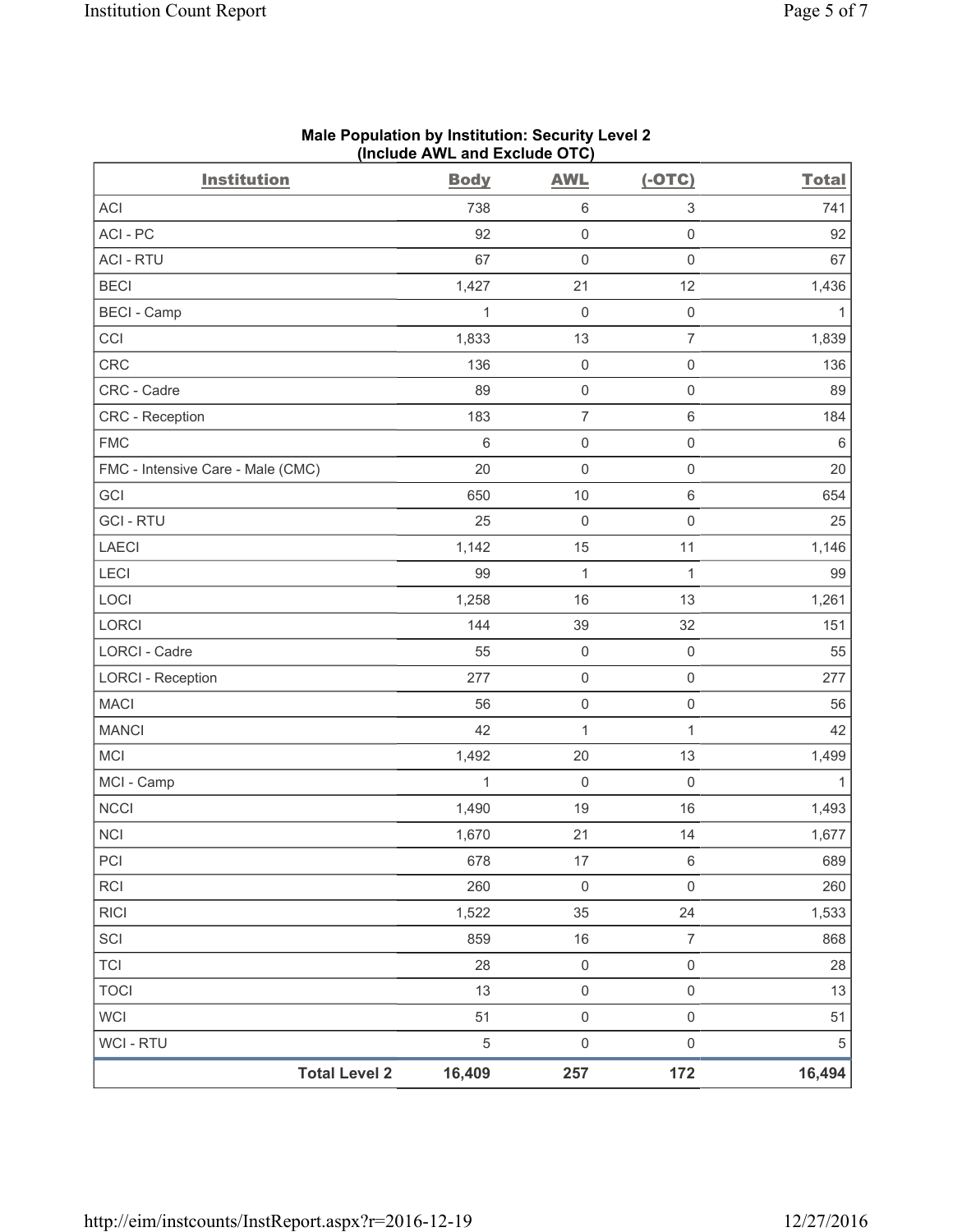| <b>Institution</b>                | $($ molddo $\overline{A}$ me dha Exolddo $\overline{O}$ i $\overline{O}$<br><b>Body</b> | <b>AWL</b>                | $(-OTC)$                  | <b>Total</b>              |
|-----------------------------------|-----------------------------------------------------------------------------------------|---------------------------|---------------------------|---------------------------|
| <b>ACI</b>                        | 682                                                                                     | $\,$ 5 $\,$               | 4                         | 683                       |
| ACI-PC                            | 1                                                                                       | $\mathsf 0$               | $\mathsf{O}\xspace$       | 1                         |
| <b>ACI - RTU</b>                  | 33                                                                                      | $\mathbf 0$               | $\mathsf{O}\xspace$       | 33                        |
| <b>BECI</b>                       | 801                                                                                     | 12                        | $\boldsymbol{9}$          | 804                       |
| <b>BECI - Camp</b>                | 492                                                                                     | $\mathsf 0$               | $\mathsf{O}\xspace$       | 492                       |
| CCI                               | 740                                                                                     | $\,$ 5 $\,$               | $\overline{2}$            | 743                       |
| <b>CRC</b>                        | 91                                                                                      | $\mathbf{1}$              | $\mathsf{O}\xspace$       | 92                        |
| CRC - Reception                   | 118                                                                                     | $\overline{4}$            | $\mathsf 3$               | 119                       |
| <b>FMC</b>                        | 454                                                                                     | $\boldsymbol{9}$          | 6                         | 457                       |
| FMC - Intensive Care - Male (CMC) | 21                                                                                      | $\mathsf{O}\xspace$       | $\mathsf{O}\xspace$       | 21                        |
| GCI                               | 550                                                                                     | 19                        | $\,$ 5 $\,$               | 564                       |
| GCI - Camp                        | 771                                                                                     | $\sqrt{2}$                | $\mathbf{1}$              | 772                       |
| <b>GCI-RTU</b>                    | 8                                                                                       | $\mathsf{O}\xspace$       | $\mathsf{O}\xspace$       | 8                         |
| LAECI                             | 628                                                                                     | $\,6\,$                   | $\ensuremath{\mathsf{3}}$ | 631                       |
| LECI                              | 15                                                                                      | $\ensuremath{\mathsf{3}}$ | $\mathbf{1}$              | 17                        |
| LECI - Camp                       | 193                                                                                     | $\mathsf 0$               | $\mathsf{O}\xspace$       | 193                       |
| LOCI                              | 1,006                                                                                   | $\ensuremath{\mathsf{3}}$ | 1                         | 1,008                     |
| LORCI                             | 34                                                                                      | $\,6\,$                   | $\,$ 5 $\,$               | 35                        |
| LORCI - Cadre                     | 8                                                                                       | $\mathsf{O}\xspace$       | $\mathsf{O}\xspace$       | $\,8\,$                   |
| <b>LORCI - Reception</b>          | 112                                                                                     | $\mathbf{1}$              | $\mathbf{1}$              | 112                       |
| MACI - Minimum                    | 1,278                                                                                   | 14                        | 8                         | 1,284                     |
| <b>MANCI</b>                      | 20                                                                                      | $\overline{7}$            | $\ensuremath{\mathsf{3}}$ | 24                        |
| MANCI - Camp                      | 414                                                                                     | $\mathsf 0$               | $\mathsf{O}\xspace$       | 414                       |
| MCI                               | 497                                                                                     | $\,6\,$                   | $\overline{\mathcal{L}}$  | 499                       |
| MCI - Camp                        | 322                                                                                     | $\mathsf{O}\xspace$       | $\mathsf{O}\xspace$       | 322                       |
| <b>NCCI</b>                       | 918                                                                                     | 6                         | 4                         | 920                       |
| NCCI - Camp                       | 477                                                                                     | $\mathsf{O}\xspace$       | $\mathsf{O}\xspace$       | 477                       |
| <b>NCI</b>                        | 779                                                                                     | $10$                      | 6                         | 783                       |
| <b>OSP</b>                        | $\sqrt{3}$                                                                              | $\ensuremath{\mathsf{3}}$ | $\mathfrak{S}$            | $\ensuremath{\mathsf{3}}$ |
| OSP - Camp                        | 142                                                                                     | $\mathbf 1$               | 1                         | 142                       |
| PCI                               | 1,338                                                                                   | 18                        | 5                         | 1,351                     |
| <b>RICI</b>                       | 1,057                                                                                   | 12                        | 8                         | 1,061                     |
| SCI                               | 1,173                                                                                   | $10$                      | $\overline{4}$            | 1,179                     |
| <b>TCI</b>                        | 52                                                                                      | $\boldsymbol{9}$          | 6                         | 55                        |
| TCI - Camp                        | 448                                                                                     | $\mathsf 0$               | $\mathsf{O}\xspace$       | 448                       |
| <b>TOCI</b>                       | 132                                                                                     | $\,6\,$                   | $\overline{4}$            | 134                       |
| <b>Total Level 1</b>              | 15,808                                                                                  | 178                       | 97                        | 15,889                    |

**Male Population by Institution: Security Level 1 (Include AWL and Exclude OTC)**